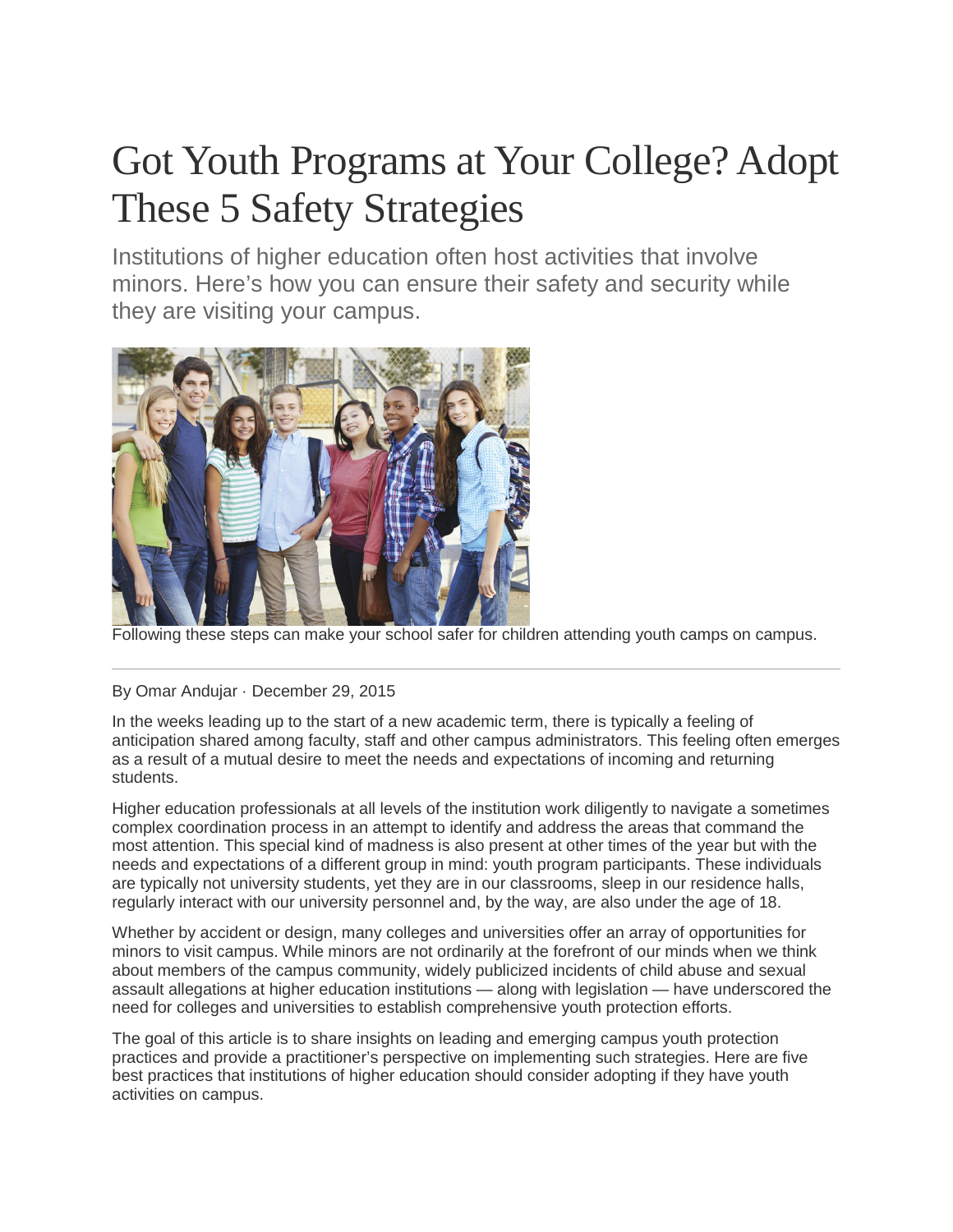## **1. Understand the Intricacies of Campus Youth Activities**

Whether developing youth protection policies from scratch or improving existing efforts, the path to that development typically begins with a firm grasp of the intricacies of campus youth activities. While there are a number of ways this can be can realized, a good place to start is by conducting a thorough assessment of the numerous ways minors are involved in the campus community.

At first glance, it may appear that minors visit campus by virtue of their involvement in camps or conferences. However, like peeling back the onion, as institutions begin collecting an inventory of campus youth activities, they may discover that the presence of minors on campus goes beyond a particular category or type of activity. Since the nature of such activities and the span of associated risks can also vary vastly throughout campus, institutions should use the inventory process as an opportunity to gain a better understanding of these differences in order to steer the development and implementation of their youth protection efforts.

While it is clear that results from a preliminary inventory of campus youth activities can be extremely valuable, in order for them to remain that way, they should be frequently revisited. Because new programs are continually emerging and existing programs can undergo significant transformations from year to year, a long-term approach is needed to effectively track campus youth activities. With this in mind, a growing number of institutions (including the University of Florida, Texas A&M University, Penn State, Vanderbilt, and others) have updated their youth protection policies to incorporate mandates that require campus youth activities to centrally register with the school in advance of program operations.

Institutions looking to centrally track campus youth activities should proactively seek a consensus on the types of activities that should centrally register. For instance, will youth programs sponsored by third party organizations need to centrally register? What about those hosted by student organizations? If youth activities require the presence of parents, guardians or other authorized chaperones, will such activities fall outside the scope of registration?

It is also important to determine the type of information that will be tracked. Today's tracking solutions are still evolving and are likely to vary from institution-to-institution. Perhaps the most evolved strategy involves the central tracking of three core elements: 1) general program information, 2) staff information and 3) participant information. By centrally collecting this level of detail, institutions will be able to comprehensively track activities across campus, validate compliance with established standards and centrally maintain a historical record of university youth activities.

Last but not least, institutions should determine how these functions will be carried out. Possible options include the use of paper registration forms, web applications, spreadsheets and other databases, as well as more elaborate registration management systems.

## **2. Offer Ongoing Training and Education**

In addition to taking stock of campus youth activities, institutions should offer opportunities for ongoing training and education to program staff. Among other factors, close attention should be paid to the overall content of such training efforts.

At a minimum, we suggest covering essential information pertaining to identifying, preventing and responding to child abuse and sexual abuse. Training materials should outline applicable reporting laws, policies, procedures and potential legal implications. In doing so, personnel will be better prepared and empowered to properly respond to suspicions of inappropriate behavior. These materials should also describe the different types and symptoms of abuse. Being able to proactively spot possible indicators of child abuse and sexual assault will enable program staff to intervene without delay. Finally, guidelines on expectations for interactions between staff and minors, including communication, privacy and appropriate boundaries, should also be clearly communicated.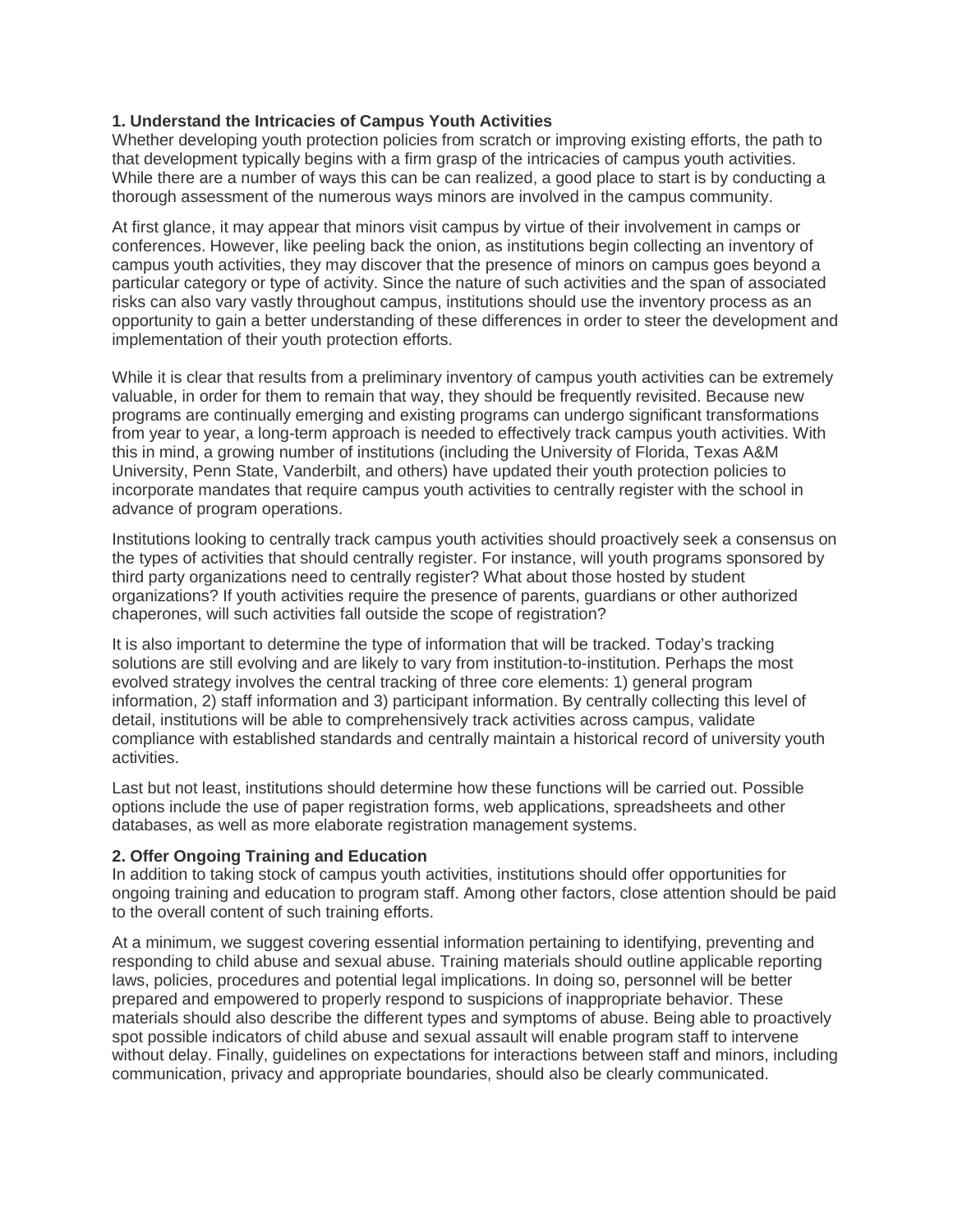Professional development opportunities covering these areas can help cultivate and promote a greater understanding of the realities of child abuse and sexual abuse. They can also be used to effectively communicate established expectations throughout the institution.

Along with making a decision on the content of training and educational materials, institutions should also determine who will be required to complete such training mandates. Often, institutions require this form of training strictly for individuals working with minors; however, some have started to require that individuals with regular access to minors (e.g. residence hall staff, sports officials, guides, etc.) also take the training.

Other important factors to consider during implementation include the frequency of training (annual, biennial, etc.), delivery methods (instructor-led, web-based, etc.), and how levels of proficiency will be measured (quizzes, pre- and post-assessments, etc.). To be successful, the selected approach should also take into account the functional and technical needs of learners. In the end, institutions should reflect on these areas when designing their implementation strategy and tailor their approach to meet their specific goals and produce the most effective results.

## **3. Ensure There Is Adequate Supervision**

There is no denying that education and training play a key role in actively preventing and responding to cases of child abuse, sexual abuse or neglect. Adequate supervision plays an equally important role in safeguarding minors from the risk of abuse or maltreatment. But what does "adequate supervision" entail, and what steps can institutions take to help ensure that activities involving minors are properly overseen? Since all university youth activities are not created equal, a number of factors should be considered when developing and implementing strategies to adequately supervise minors on campus.

For instance, while it is recommended that institutions establish minimum staff-to-participant ratios, a blanket approach may neglect the needs and abilities of program participants and may fail to produce ideal results. Instead, institutions should consider adopting supervisory ratios that take the age and skill level of participants into account, as well as other factors, such as the nature of activities, the environment in which they are taking place and the size of the program. To illustrate, consider an overnight camp with a wide age range among participants. It would be prudent for such a camp to carefully plan how activities will be clustered and sleeping accommodations will be assigned.

To help navigate similar scenarios, many well-established youth serving organizations have worked on developing sound supervision practices, which may also be suitable for university youth activities.

For example, supervisory ratios recommended by the American Camp Association (ACA) provide a basis for setting the minimum number of staff needed to ensure adequate levels of supervision. Such ratios are adjusted depending on the age of campers and the type of camp (day or overnight).

Another example is the two-deep leadership approach used by the Boy Scouts of America (BSA). The intent of this approach is to limit the opportunity for one-on-one interaction between staff and youth participants. These efforts not only help mitigate risks to minors but can also help staff protect themselves from false allegations.

To further strengthen supervision practices, facilitators of university youth activities should be careful not to ignore how minors are accounted for throughout the length of the programs. To assist with this, institutions can provide facilitators of university youth activities with guidance on the development of sign-in and sign-out procedures. At minimum such procedures should give programs a sense of how to document attendance, the type of verification needed during sign-out and methods for obtaining advance parental consent detailing who is authorized to pick up youth participants.

Additionally, it may be beneficial to provide guidance on restroom protocols and expectations for supervision in different settings, such as during transportation, field trips, the overnight component of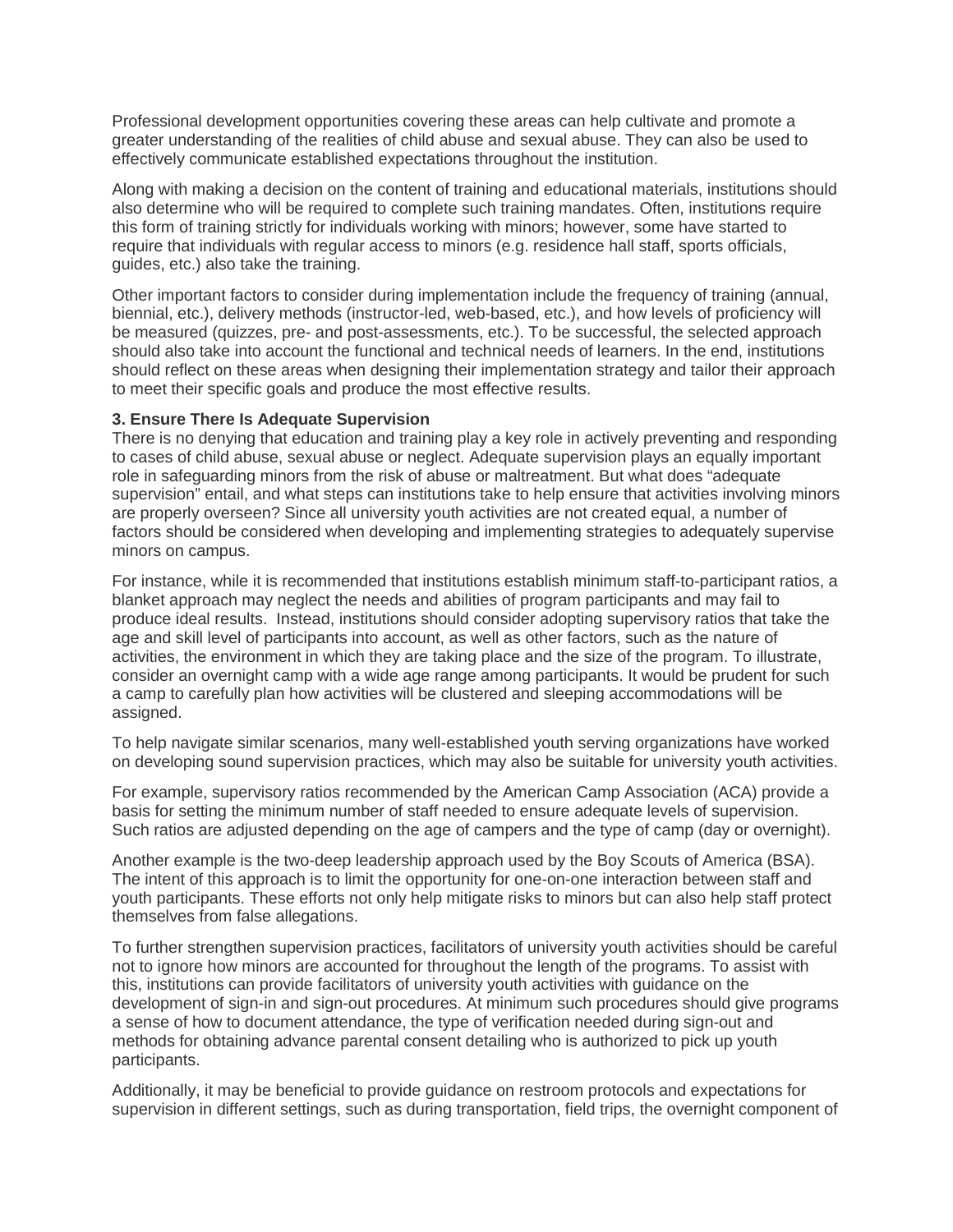the program and emergencies. In the end, an active approach to supervision (in which systems to account for program participants are in place, activities are routinely monitored and staff are continuously vigilant and engaged with participants) will contribute to the overall safety of minors involved in university youth activities.

## **4. Define Your Pre-Employment Screening Protocols**

Another valuable step in managing risks associated with having minors on campus is to properly vet individuals working with minors. While criminal background checks are perhaps the most prevalent technique used to accomplish this, it would be wise to view them as a component of overall screening protocols and not necessarily the single source for screening personnel. Instead, seek to implement a balanced combination of screening methods.

For instance, the Centers for Disease & Control (CDC) suggests that youth-serving organizations consider tailoring their hiring process to ensure that employment applications, candidate interviews and reference checks provide relevant insights concerning individuals slated to work with minors. This approach may yield information on previous interactions with minors, potential red flags and may even function as a tool to discourage offenders.

As alluded to earlier, criminal background checks are a fairly standard element of youth protection efforts. However, it is important to note that the types of background checks used may vary from institution to institution. Because a number of background check options are available, a thorough assessment may be needed to determine which approach best meets the needs of the institution. For instance, state background checks may produce results for offenses committed within a particular state; however, national background checks (typically the more expensive route) will likely produce a more complete summary of a person's criminal history. Being aware of such differences, along with having knowledge of statutes governing the type of background checks needed for individuals working with minors, will help institutions select an approach that is both fitting and in line with applicable statutory requirements.

## **5. Ongoing Evaluation and Support Is a Must**

While the implementation of university-wide protection of minors policies is essential, institutions are quickly realizing that having policies in place is only half the job. To ensure campus youth protection efforts are successful, institutions must also implement processes to evaluate the effectiveness and adoption of such efforts. This will help institutions proactively identify and address areas of concern and provide facilitators of youth activities with necessary support.

While a more detailed framework for evaluating youth activities can be found in the recent College and University Auditor article, "Monitoring the Effectiveness of Youth Protection Efforts," two critical questions must be answered when seeking to implement such efforts. First, what are the core areas being monitored and second, how will monitoring activities be carried out?

While there may be differences in the core monitoring areas selected by institutions, at minimum such areas should align with university protection of minors policies and applicable child protection laws. Core monitoring areas may include levels of supervision, appropriateness of interactions, protocols used for accounting for minors, adequacy of camp rules and conduct expectations, compliance with staff screening and training requirements, proficiency of mandatory reporting laws, collection of parental consent and waivers, and verification of insurance.

The University of Florida monitors such areas by using a number of techniques, including integrating key compliance standards into its central tracking systems, issuing program scorecards, conducting onsite monitoring visits and providing facilitators of youth activities with self-monitoring tools. Institutions can use these types of tools to measure overall program effectiveness, promote accountability, rate the overall level of compliance, track year-over-year progress, jointly analyze results with programs and plan for future activities.

#### **These Strategies Can Mitigate Your Risk**

Year after year, institutions across the country welcome thousands of children to their campuses.